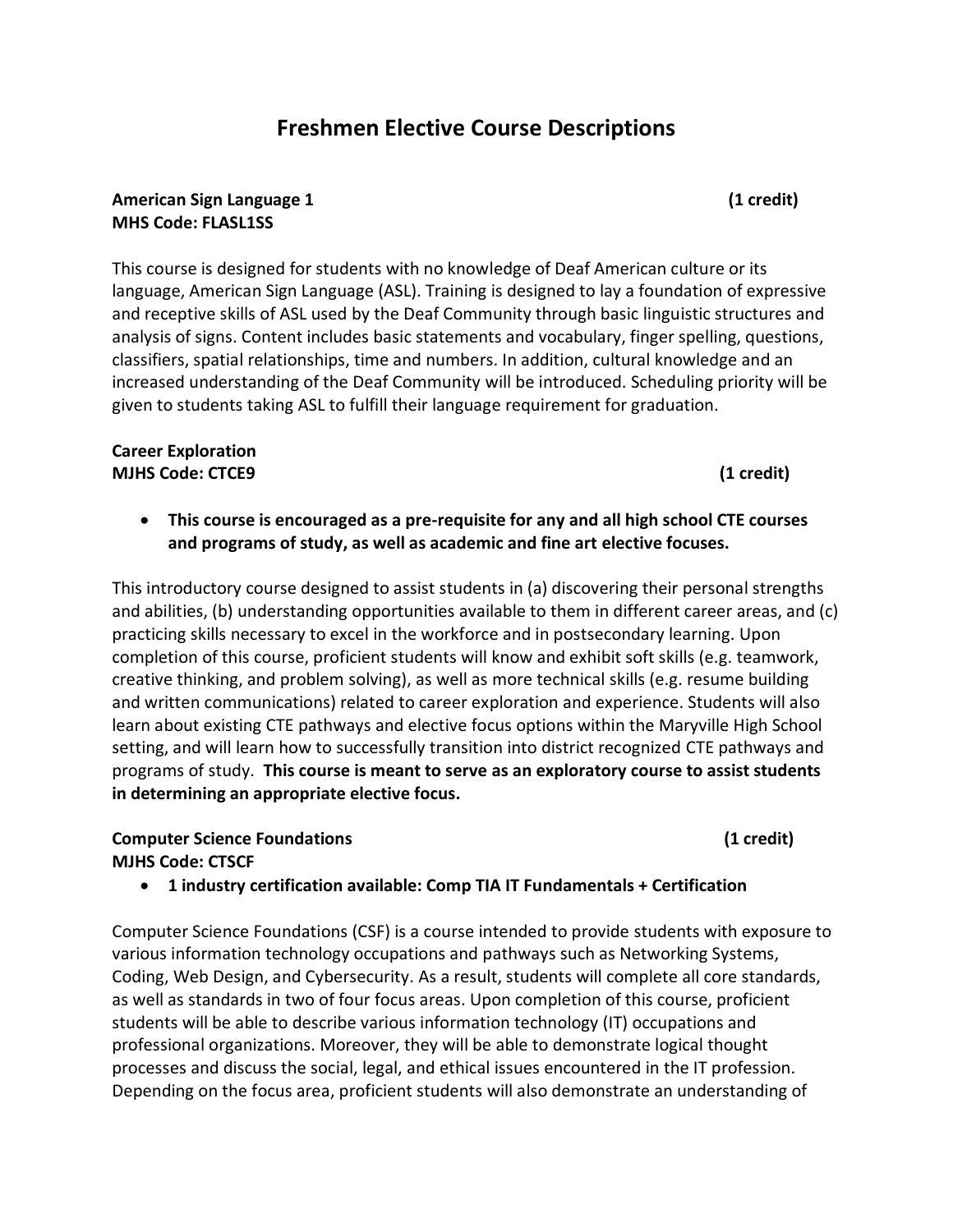electronics and basic digital theory; project management and teamwork; client relations; causes and prevention of Internet security breaches; and writing styles appropriate for web publication. Upon completion of the CSF course, students will be prepared to make an informed decision about which Information Technology program of study to pursue.

## **Criminal Justice 1 MJHS Code: CTCJ1 (1 credit)**

Criminal Justice I is the first course in the Criminal Justice pathway of study. This course will give students a well-rounded view of the Criminal Justice system and all its components. Students will critically analyze each component in order to determine its role and responsibility in relation to the big picture of criminal justice. Course content will also focus on areas comprised of planning, managing, and providing judicial, legal, and protective services. This course is dedicated to making sure students develop a better understanding of how laws are developed on the local, state, and federal level. New technology and career opportunities in criminal justice are an integral part of the course content and students are prepared through the integration of SKILLS USA components in handcuffing, building clearing, felony traffic stops, and forensics.

### **General Band (Instrumental Music-Band-MJHS) (2, 1 credit) MJHS Code: FAGB9**

This elective course is offered on an A/B schedule for a year-long class. It requires playing at an intermediate or advanced level. Emphasis is placed on building a musical foundation that will help the student succeed in individual and group performance. Special attention is focused on the skills required for Sr. Clinic. Performance and scheduled rehearsals are required. A transportation/uniform fee is necessary to cover travel and uniform costs. After selecting the appropriate A/B class, students may elect to increase their participation by attending daily for one or both semesters. Appropriate credit will be available. Students may take band every day but will not get a choice of an additional elective.

#### **Chorus I: Beginning Women's Chorus (1 credit) MJHS Code: FACF9**

This course is appropriate for all 9<sup>th</sup>-grade female chorus students. No vocal audition is required. The course covers the basics of notation literacy, vocal production, performance preparation, and public performance. The choir will perform high-school-appropriate repertoire of beginning-level difficulty from all stylistic periods (1-2 on a scale of 1 to 6) in 2 public performances per year. A course fee will be charged.

## **Chorus I: Beginning Men's Chorus (1 credit) MJHS Code: FACM9**

This course is appropriate for all 9<sup>th</sup>-grade male chorus students. No vocal audition is required. The course covers the basics of notation literacy, vocal production, performance preparation,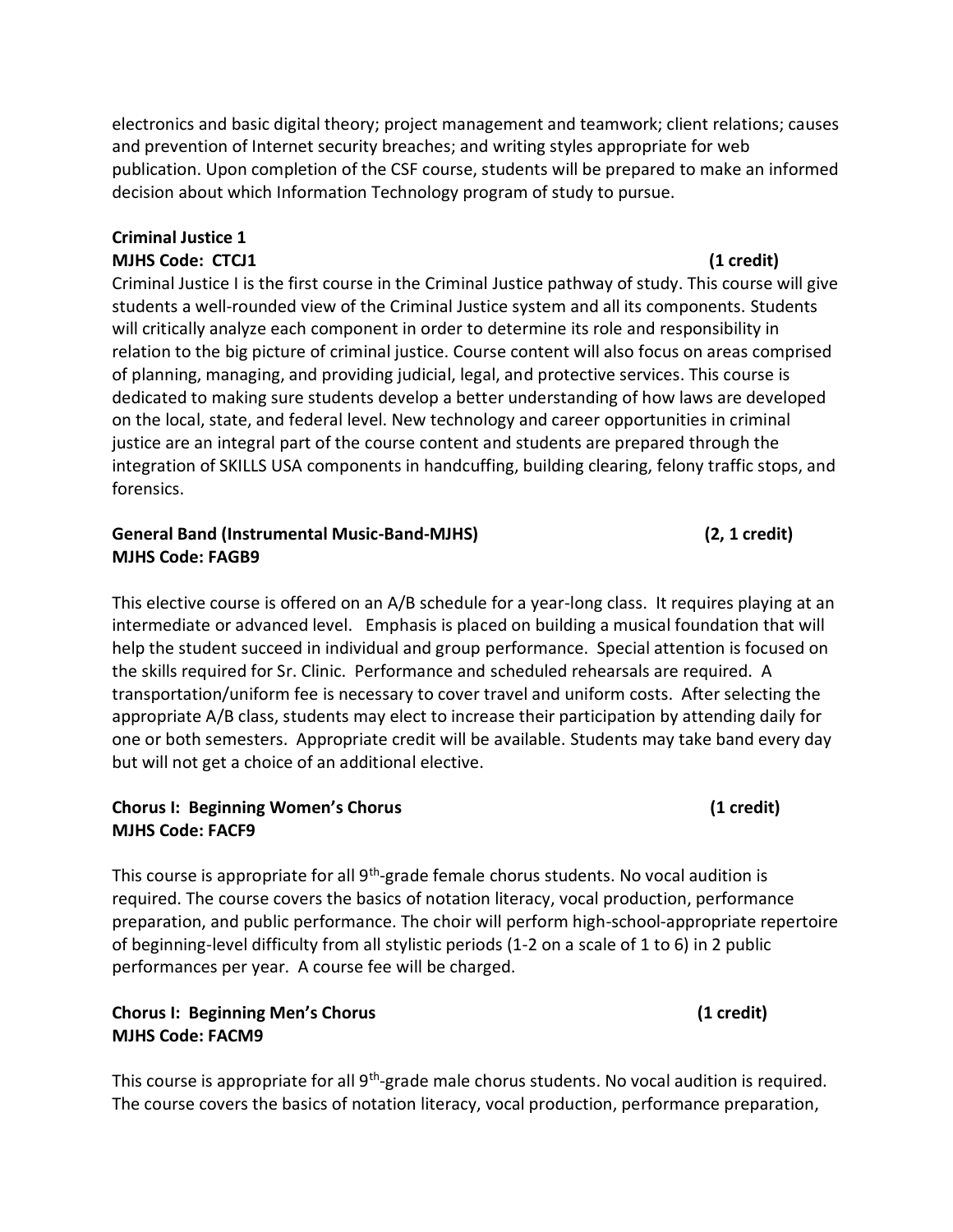and public performance. The choir will perform high-school-appropriate repertoire of beginning-level difficulty from all stylistic periods (1-2 on a scale of 1 to 6) in 2 public performances per year. A course fee will be charged.

## **Culinary Arts I (1 credit) MJHS Code: CTCA0**

Culinary Arts I is the first level of Culinary Arts and prepares students for gainful employment and/or entry into post-secondary education in the food production and service industry. Designed to introduce students to food preparation concepts, terminology and practices in the modern commercial kitchen, the content provides students the opportunity to acquire marketable skills by examining both the industry and its career opportunities and by developing food preparation, service and interpersonal skills. Fundamental techniques and skills are taught with an emphasis on safety, sanitation, and proper equipment operation and maintenance. A \$40 lab fee will be charged.

# **French 1 (1 credit) MJHS Code: FLF10**

This course will teach students the basic skills of listening, speaking, reading, and writing in French with a focus on interpretive, interpersonal, and presentational modes of communication. The purpose of learning these skills is to build language proficiency and cultural understanding for the 21st century. This course is recommended for first time language students placed in CP or Honors English or students who have successfully completed another language. French 1 is the first step toward the understanding of grammar, culture, and structure of the language.

## **French 2 (1 credit) MJHS Code: FLF2**

This course assumes that students have mastered the Maryville City Schools performance objectives presented in French 1. Students will continue learning to communicate in French through listening, speaking, reading, and writing with a focus on interpretive, interpersonal, and presentational modes of communication. The purpose of learning these skills is to build language proficiency and cultural understanding for the 21st century. French 2 builds on the basic understanding of grammar, vocabulary, and structure of the language learned the previous year and prepares students for upper level French courses.

**Health Science Education (1 credit) MJHS Code: CTHS9** 

This introductory course acquaints the student with beginning principles of health care, services offered by health care systems, careers in the health care industry, and basic patient care skills. Components of human anatomy & physiology, growth & development, cultural diversity, and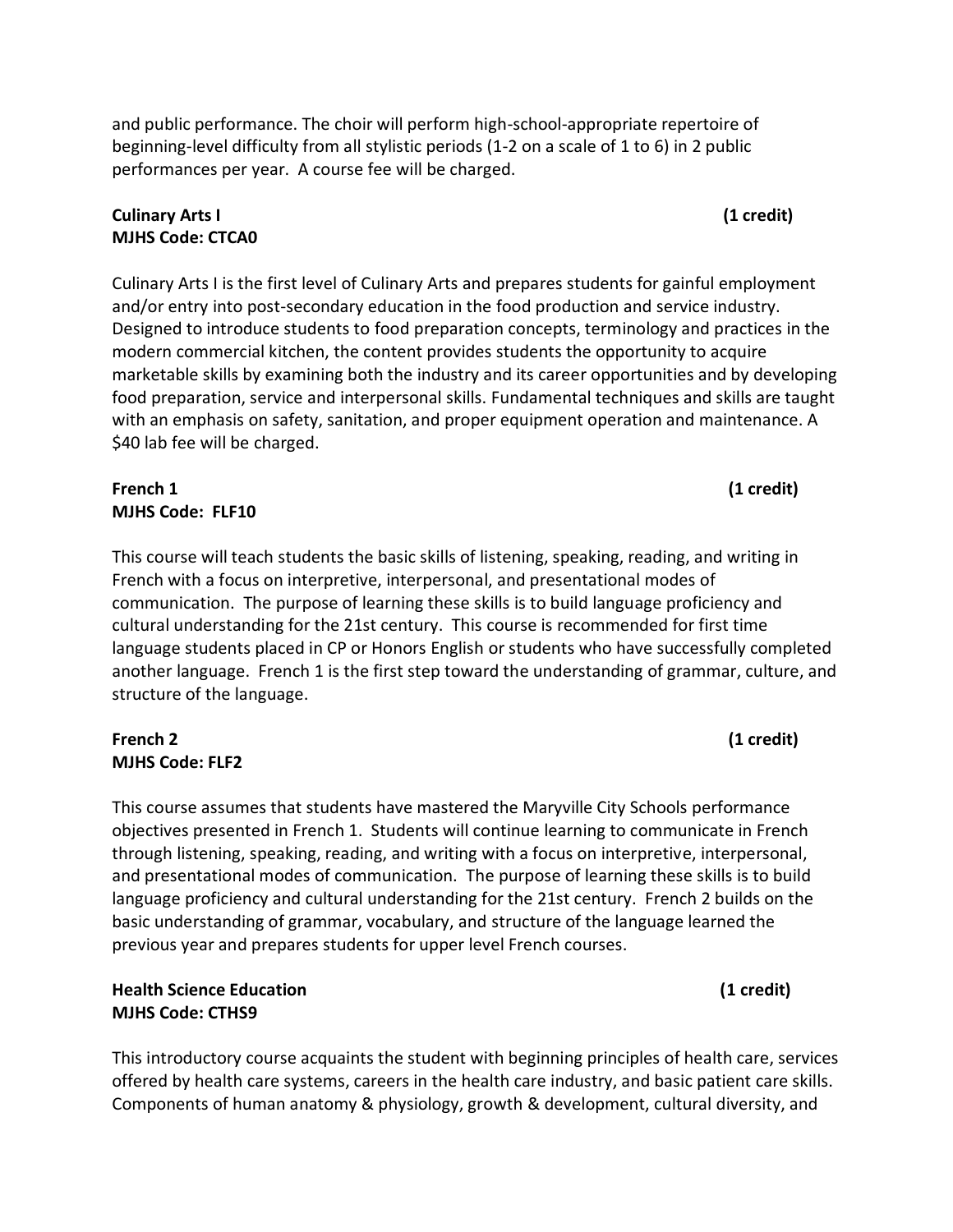communication skills are emphasized as they relate to the medical setting. Students who are interested in any type of future medical career are highly encouraged to take this course. Preference is given to sophomores and juniors who wish to complete all four Health Science courses and become program completers. A lab fee will be charged.

#### **Leadworthy MJHS Code: CTLE9 (1 credit)**

# **Prerequisite: Application Required**

This class is a leadership course designed for students who wish to build and refine leadership skills. This course focuses on developing the required skills of leadership through an interactive, participatory experience. Classwork may include group activities, guest speakers, presentations, projects, and community service opportunities.

## **Orchestra/Strings (2, 1 credit) MJHS Code: FAOS9**

This elective course for is being offered on an A/B schedule for a year-long class. It requires playing at an advanced level. Emphasis is placed on musical skills that advance the students individual and group performance. Special attention is focused on the skills required for Sr. Clinic. All performances and scheduled rehearsals are required. An annual fee is required to cover class materials. After selecting the appropriate A/B class, students may elect to increase their participation by attending daily for one or both semesters. Appropriate credit will be available. Students may take orchestra every day but will not get a choice of an additional elective.

# **Peer Tutoring (1 credit) MJHS Code: SAPT0**

# **Prerequisite: Application required**

This course is offered to students who want to assist in the Special Education Department. An understanding of various disabilities and trends/contemporary issues dealing with these disabilities will be gained. This course is suggested for students considering entering a career involving teaching and working with adults and children who have disabilities. Peer tutors may be assigned to accompany and assist students with disabilities in general education classes, or to serve as a job coach at based sites, or to tutor students in a special education classroom. Students MUST submit an application and complete a peer matching survey. Applications are available in Room 277at MHS or in the school counseling office at MJHS.

**Principles of Engineering & Technology and the entity of the Case of Case (1 credit) (1 credit) MJHS Code: CTET9** 

This Local Dual Credit (LDC) engineering course exposes students to industry standards in engineering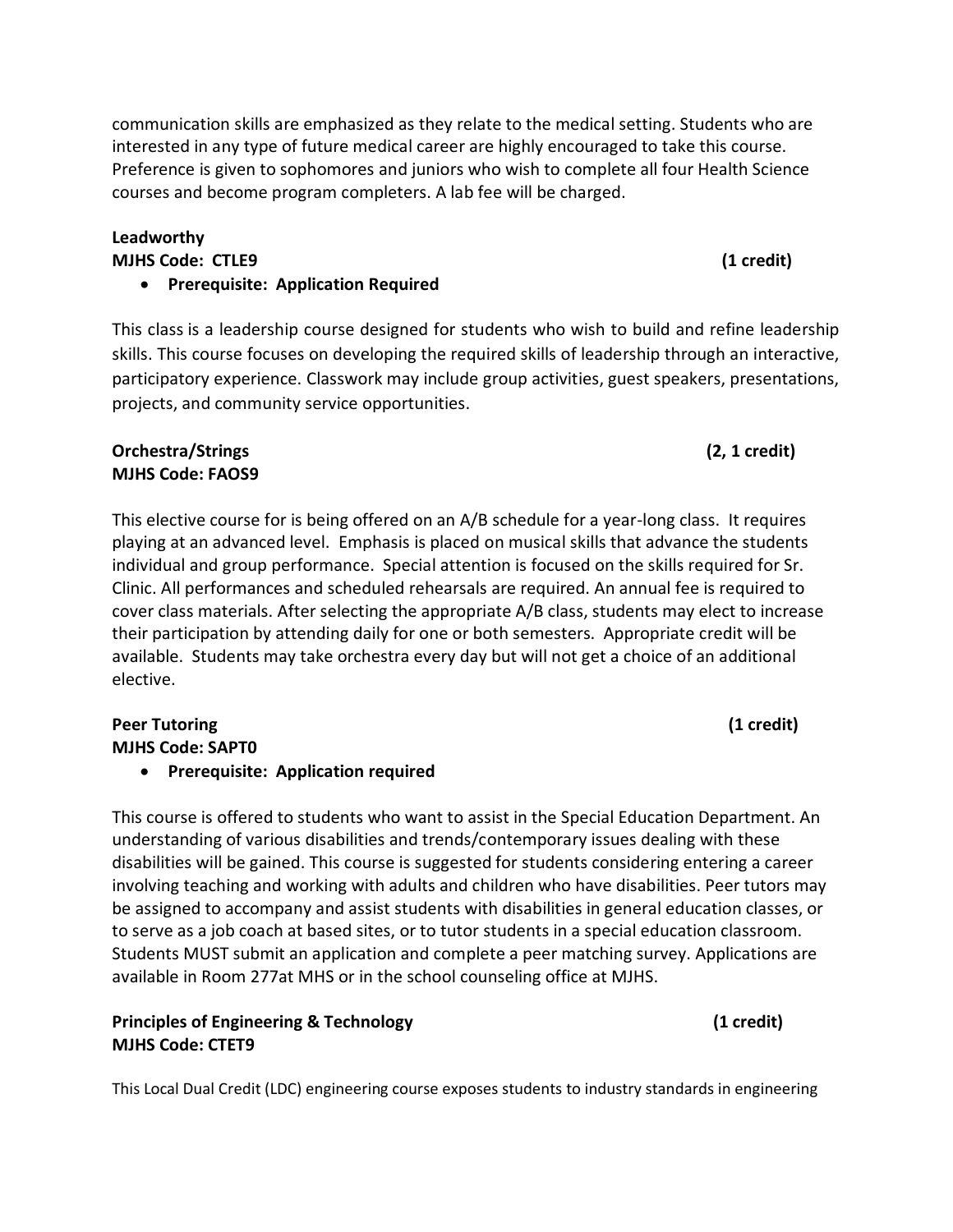using computer aided design (CAD). This course is designed to develop the fundamental visualization and graphic communication skills used within a technical environment through both manual and computer means. Principles of Engineering and Technology is a foundational course in the STEM cluster for students interested in learning the basic skills required for engineering and technology fields of study. Upon completion of this course, proficient students are able to identify and explain the steps in the engineering design process. They can evaluate an existing engineering design, use fundamental sketching and engineering drawing techniques, complete simple design projects using the engineering design process, and effectively communicate design solutions to others using CAD.

#### **Principles of Manufacturing & Construction (1 credit)** (1 credit) **MJHS Code: STPM0**

This course provides students with exposure to various occupations and pathways in the Manufacturing Career Cluster. Students will develop an understanding of the general steps involved in the manufacturing process and master the essential skills to be an effective team member in a manufacturing production setting.

## **Spanish 1 (1 credit) MJHS Code: FLS10**

This course will teach students the basic skills of listening, speaking, reading, and writing in Spanish with a focus on interpretive, interpersonal, and presentational modes of communication. The purpose of learning these skills is to build language proficiency and cultural understanding for the 21st century. This course is recommended for first time language students placed in CP or Honors English or students who have successfully completed another language. Spanish 1 is the first step toward the understanding of grammar, culture, and structure of the language.

#### **Spanish 2 (1 credit) MJHS Code: FLS20**

## **Prerequisite: Spanish 1**

Students will continue learning to communicate in Spanish through listening, speaking, reading, and writing with a focus on interpretive, interpersonal, and presentational modes of communication. The purpose of learning these skills is to build language proficiency and cultural understanding for the 21st century. Spanish 2 builds on the basic understanding of grammar, vocabulary, and structure of the language learned the previous year and prepares students for upper level Spanish courses.

## **Teacher Assistant (No Credit) MJHS Code: SATA9**

**Prerequisite: Application Required**

Selection as a teacher assistant is a privilege. Students are expected to demonstrate integrity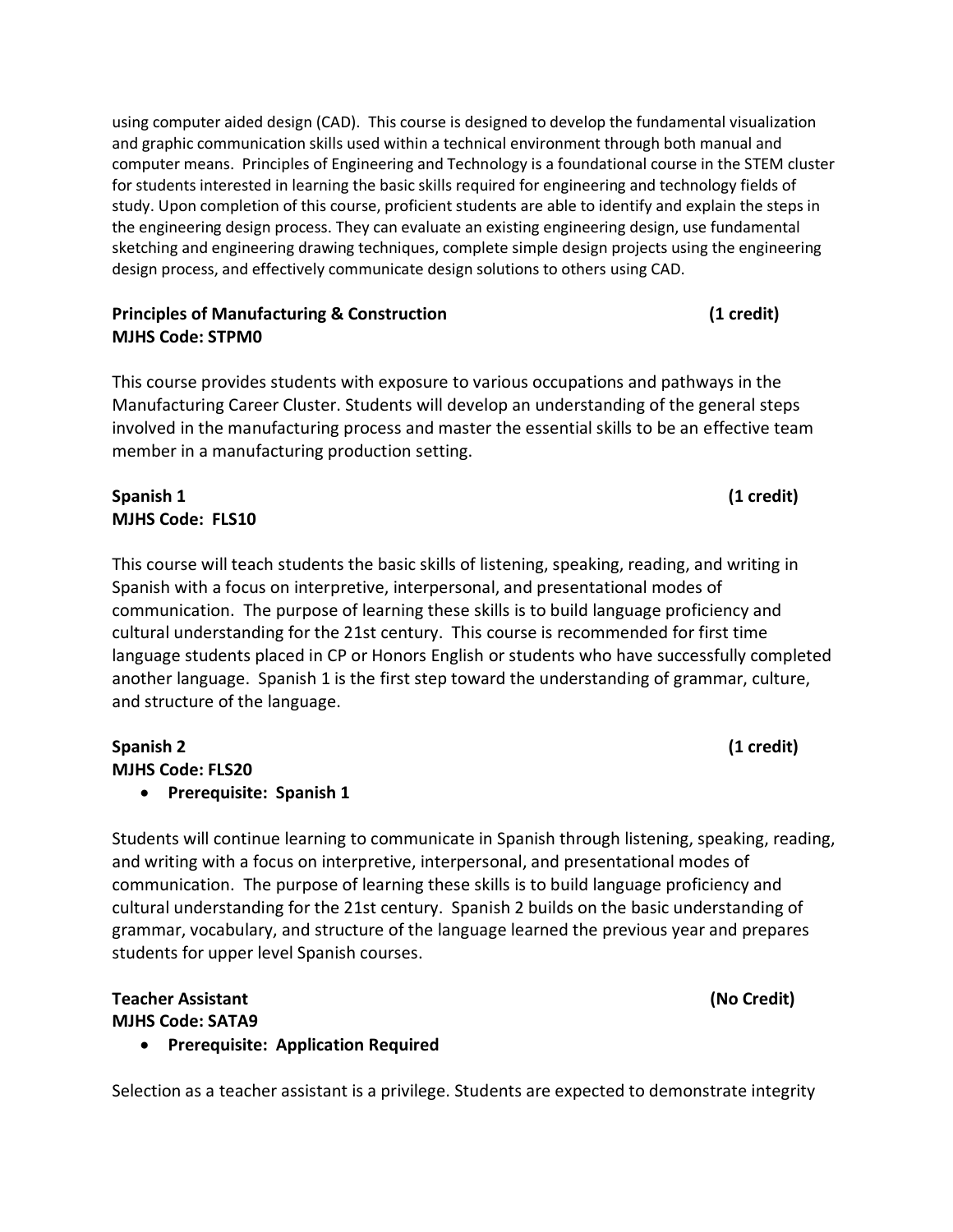and maturity. Teacher assistants will be randomly assigned to classroom teachers or to one of the offices. Students should not consider this course a study hall but rather a service opportunity to their placement area. **No credit will be issued for this course**.

## **Theatre Arts 1 (1 credit) MJHS Code: FATH**

This course is open to all students and focuses on the major aspects of theatre. It emphasizes the basic principles of acting, theatre terminology, theatre design, and stagecraft. This course will include various in-class acting opportunities, as well as introduction into technical theatre (props, lights, stage design, etc.) Typically, one in-school production will be performed in the year. A fee will be charged.

# **Theatre Arts 1 Intermediate (1 credit) MJHS Code: FATH1**

**Prerequisite: Application Required**

This course is an advanced-level course for students who have taken MJHS Theatre Arts as an 8<sup>th</sup> grader. Interested students must apply and audition to be accepted into the course. The course delves deeper into the major aspects of theatre and film, focusing more on acting methods and performance. Additionally, students in this course take more of a hands-on role, assisting (building sets, directing, making props, etc.) in the development of the performances produced in the school year. A fee will be charged.

## **Visual Art 1 (1 credit) MJHS Code: FAVA1**

This course is an introduction to basic art skills and techniques with direct emphasis on the elements and principles of design. Students will work with a variety of materials and will be introduced to art history through correlation of artists with assigned projects. This course will be offered both terms and is a prerequisite for all studio art courses. A materials fee will be charged.

# **Journalism – Yearbook (1 credit) MJHS Code: SAY90**

**Prerequisite: Application Required**

This course focuses on the design and development of the MJHS school yearbook and how it is created using page layouts, journalism, interviewing and proofreading skills, editing, and photography. Creativity, meeting deadlines, and writing skills are very important.